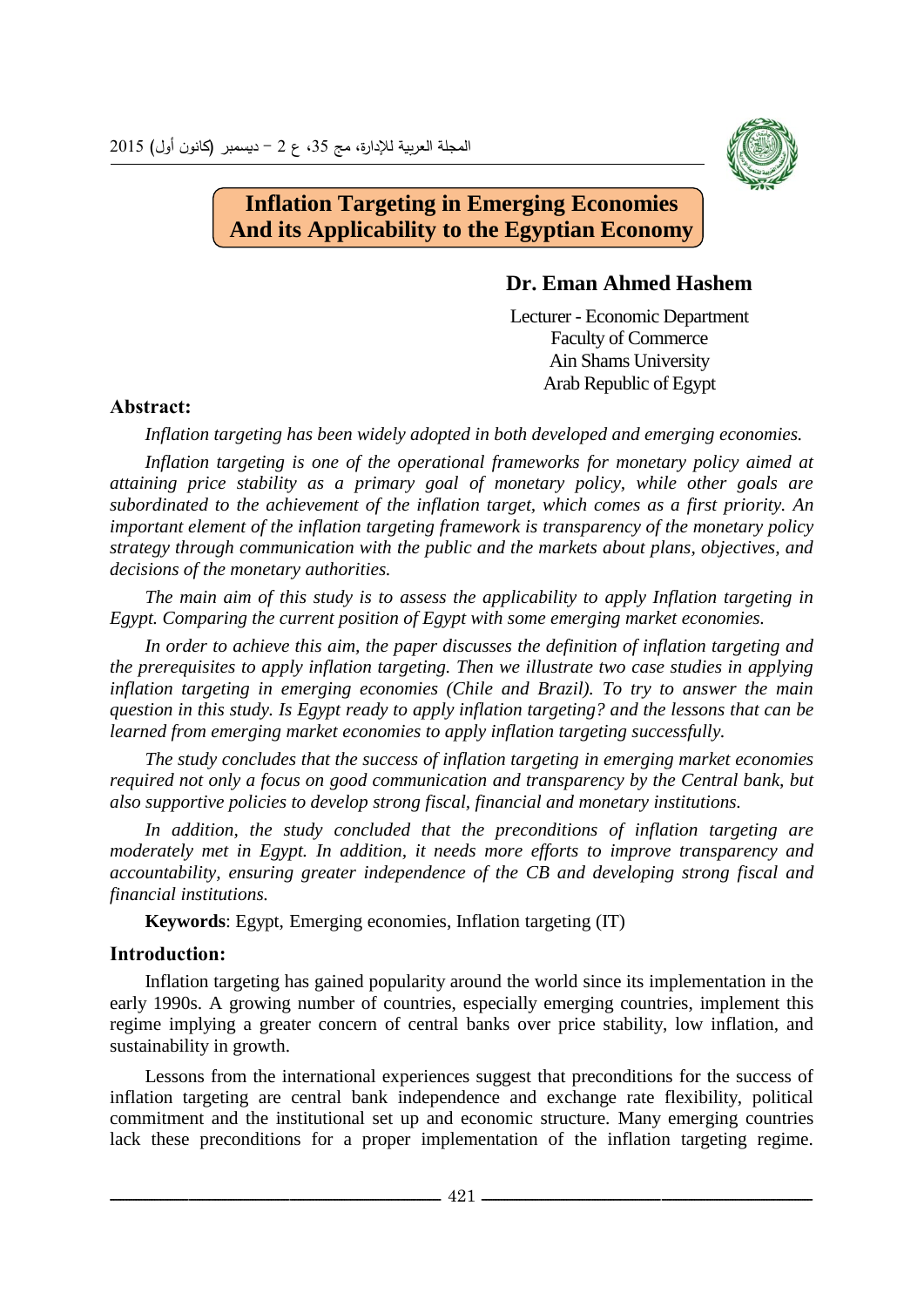Therefore, it is argued that emerging countries face a greater challenge in achieving inflation targets compared with developed countries.

Despite these challenges, inflation targeting has been successfully in promoting macroeconomic stability in a number of emerging market countries.

Since the central bank of Egypt announced in 2005 the adoption of inflation targeting as a new monetary policy regime, there has been a continued controversy surrounding its ability to conduct this new monetary policy.

So, we compare the position of Egypt to the emerging market economies in the early days of their adoption of IT regime to answer the question Is Egypt satisfy prerequisites of IT regime?

The paper is organized as follows:

**Chapter One: Overview of Inflation Targeting** which includes the definition of inflation targeting, advantage and disadvantage of Inflation targeting and the prerequisites to apply Inflation targeting.

- **Chapter Two: Inflation Targeting in the Emerging Economies**: in this chapter we illustrate two case studies in applying inflation targeting: Chile and Brazil.
- **Chapter Three: Inflation Targeting in Egypt:** In this chapter, we try to answer the main question in this study: Is Egypt ready for inflation targeting and illustrate the lessons that can be learned from some emerging market economies to apply inflation targeting successfully.

## **Methodology:**

This paper followed the descriptive and analytical methods.

- **Descriptive Method:** to describe the definition of inflation targeting, advantage and disadvantage of targeting inflation and the prerequisites to apply inflation targeting.
- Analytical Method: to assess the applicability to apply inflation targeting in Egypt and comparing the current position of Egypt with some emerging market economies.

# **Chapter 1: Overview of Inflation Targeting Policy**

#### **Definition of Inflation Targeting:**

Inflation targeting represents a strategy of monetary policy that requires the central bank to establish a target for the rate of inflation for a certain period of time and to achieve it using monetary instruments, so that price stability is obtained.

Inflation targeting policy encompasses five main elements: (i) public announcement of medium term numerical targets for inflation; (ii) an institutional commitment to price stability as a primary goal of monetary policy; (iii) an information inclusive strategy in which many variables, and not just monetary aggregates or the exchange rate, are used for deciding the setting of policy instruments; (iv) increased transparency of the monetary policy strategy through the communication with the public and the markets about plans, objectives, and decisions of the monetary authorities; and (v) increased accountability of central bank for attaining its inflation targets.(Awad,2009)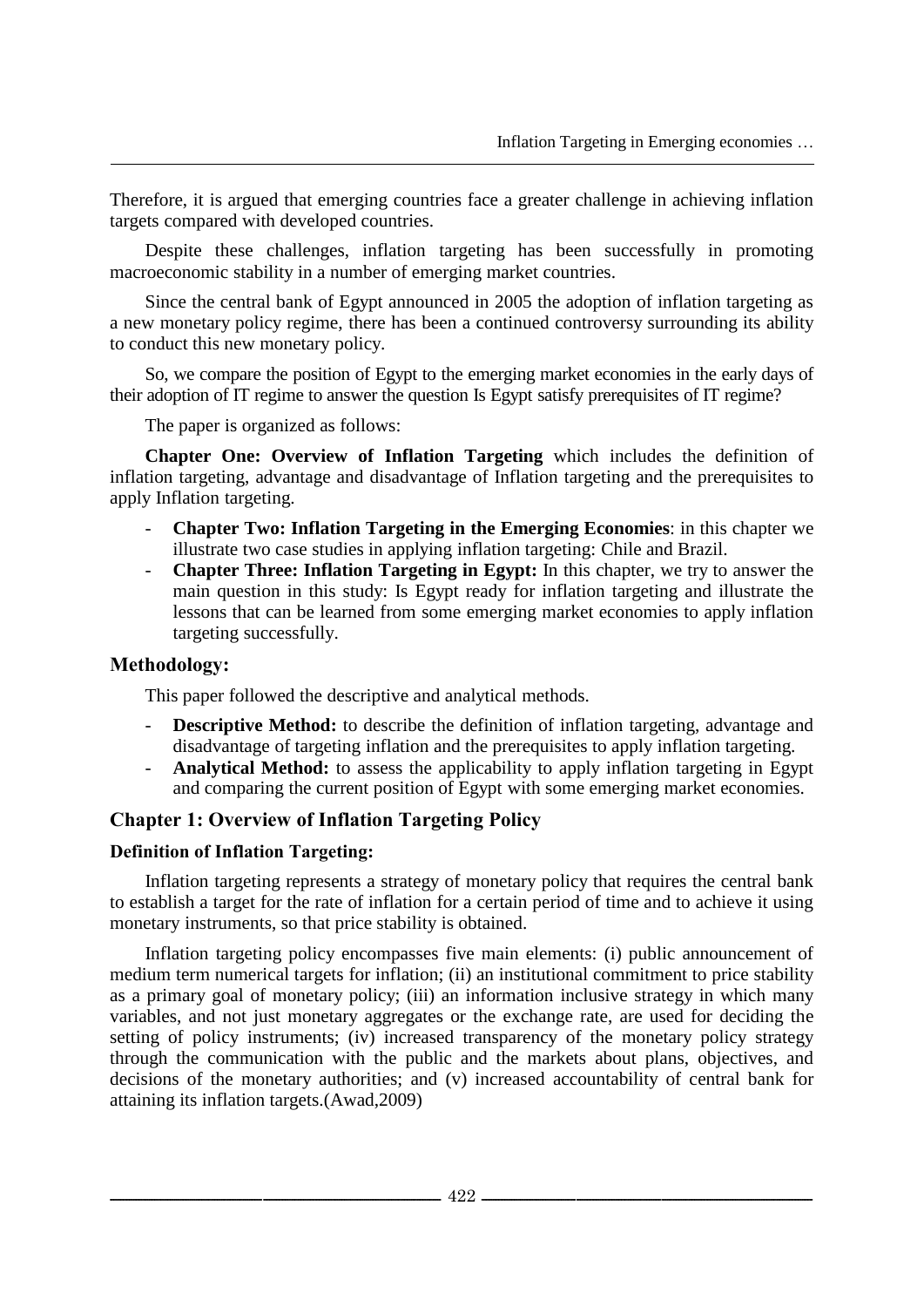## **Advantages and Disadvantages of Inflation Targeting:**

Proponents of inflation targeting argue that it yields a number of **benefits** compared to other strategies.

- **Inflation targeting can improve credibility and helps creating clear inflation expectations rapidly:** a low inflation level is the primary goal of monetary policy and it requires greater transparency to compensate the operational freedom that it offers. Inflation targeting can help economic agents better understand and evaluate the performance of the central bank being easily observable and understandable than other targets. (Vasilescu, 2010)
- Inflation Targeting Provides More Flexibility: since inflation cannot be controlled instantaneously, the target on inflation is typically interpreted as a medium- term objective. This implies that central banks pursue the inflation target over a certain horizon. By focusing on keeping inflation expectations at the target.( Short- term deviations of inflation from the target are acceptable and do not necessarily translate into losses in credibility).
- **Inflation Targeting Involves a Lower Economic Cost:** the output costs of policy failure under some alternative monetary commitments such as exchange rate pegs can be very large, usually involving massive reserve losses, high inflation, financial and banking crises, and possibly debt defaults. In contrast, the output costs of failing to meet the inflation target are limited to inflation that is temporarily higher than targeted and growth that is temporarily slower, as interest rates are raised to bring inflation back to target. (Batini and laxion, 2006)

Critics have argued that inflation targeting has **disadvantages** and imposes excessive constraints on central banks:

The forward-looking nature of an inflation targeting requires taking into consideration the potentially long lags between changes in monetary policy and their influences on inflation. Monetary policy needs to be able to respond to the deviations between the inflation target and the inflation forecast at various policy horizons.

The central bank has to have access to both an effective inflation-forecasting model and policy instruments, which influence the inflation forecast with reasonable precision. In addition, since the forward-looking nature of inflation targeting framework brings some uncertainties into the policy decision process, it permits more discretion on the part of the central bank than an exchange rate targeting or monetary targeting framework.

Therefore, this discretion may allow policy makers to follow overly expansionary policies. (IMF, 1998)

- Inflation targeting implies high exchange rate volatility; because it elevates price stability to the status of the primary goal for the central bank, inflation targeting requires benign neglect of the exchange rate. If this is the case, it could have negative repercussions on exchange rate volatility and growth. (Batini and laxion, 2006)
- Although the rigid structure of the inflation targeting regime provides a better cyclical adjustment of the economy, this discretion may lead to inefficient output stabilization.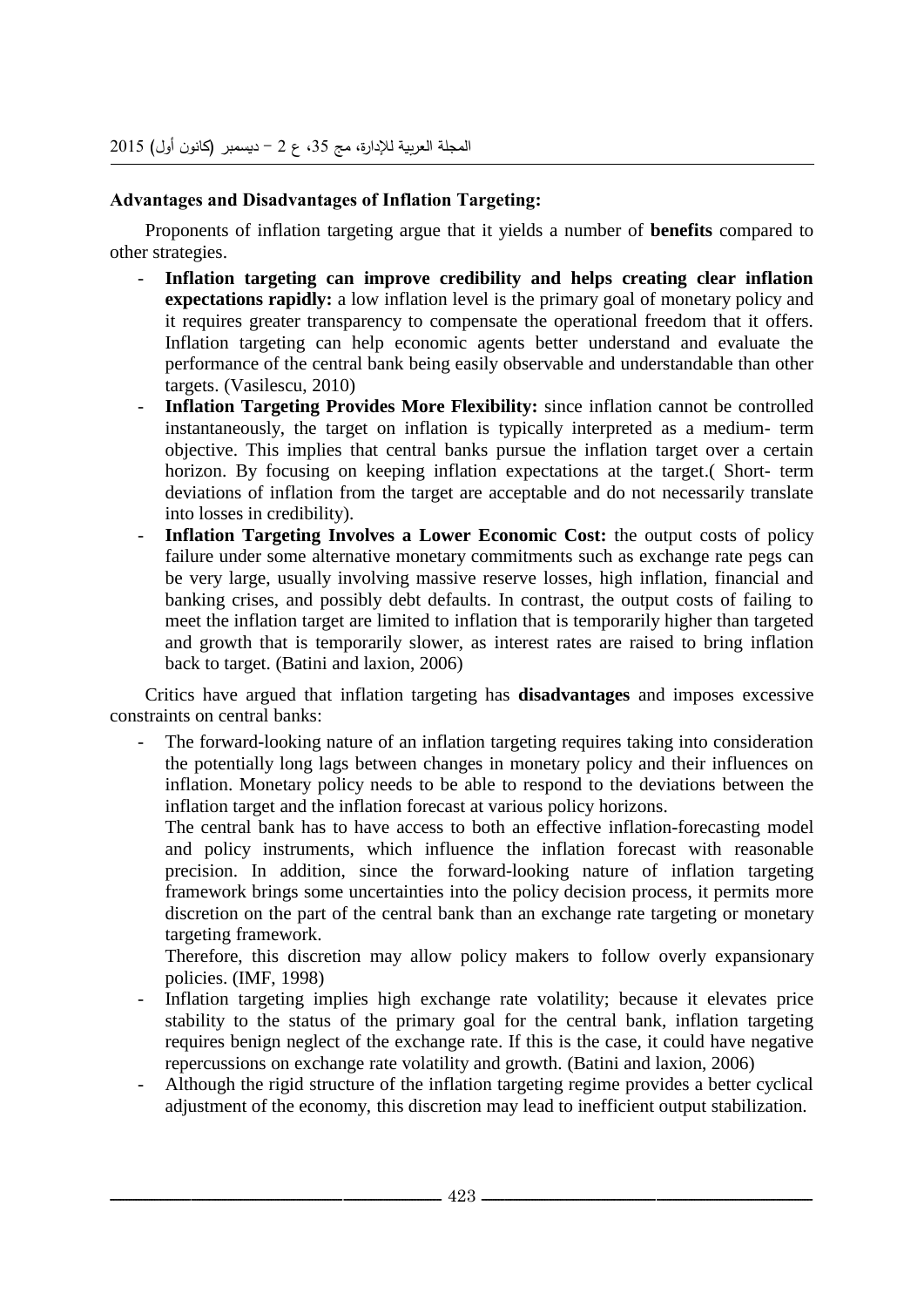# **Inflation Targeting Prerequisites:**

There are four prerequisites to implement an inflation-targeting framework for monetary policy.

## **1- The Independence of the Central Bank:**

The fundamental requirement of an inflation targeting framework is that the central bank must be given complete independence to adjust freely its instruments of monetary policy toward attainment of the objective of low inflation. The independence does not mean full independence but implies at least instrumental independence which permits greater discretion in the conduct of monetary policy. There should not be any political pressure on the central bank to raise the rate of economic growth in such a way that is inconsistent with the achievement of the inflation target. (Tutar, 2002)

The essential features of an independent central bank can be summarized under five broad headings:

- i. A very well defined primary objective that takes priority over all other objectives.
- ii. Political independence for the design of monetary policy.
- iii. Economic independence for the execution of monetary policy.
- iv. Financial autonomy and
- v. Clearly defined accountability procedures

#### **2- Financial System Stability:**

Financial stability enables monetary policy to pursue the inflation targets and not be sidetracked by concerns about the health of the financial sector. Financial system stability bolsters the credibility of monetary policy, thereby helping to anchor inflation expectations to the inflation target.

Two potential concerns for an inflation targeting central bank are raised by financial stability. First, large bailouts of financial institutions through the provision of central bank liquidity could raise concerns that the central bank might not be able to fully sterilize the monetary impact, and thus could generate inflation pressures. Second, the central bank's ability to pursue the inflation target could be constrained if an increase in interest rates needed to tighten monetary conditions threatens the health of systemically important financial institutions or markets owing to highly leveraged or exposed balance sheets. (IMF, 2002)

Therefore, it is important for a country before it adopts a new monetary policy to undergo a financial reform program, in order to be able to attain the goals of the new policy. Strengthening the financial system requires several types of institutional reforms. For instance, prudential regulation of the banking and financial system must be strengthened to ensure that currency mismatches are limited, in order to prevent currency devaluations from destroying balance sheets. Other problems need to be resolved, such as the problem of non performing loans, and other government policies may be needed to limit liability euroization or dollarization or at least reduce the incentives for it. Financial markets should also be sufficiently developed to enable inflation targeting to be implemented using market based instruments. . ( Abdel Ghaffar, 2007)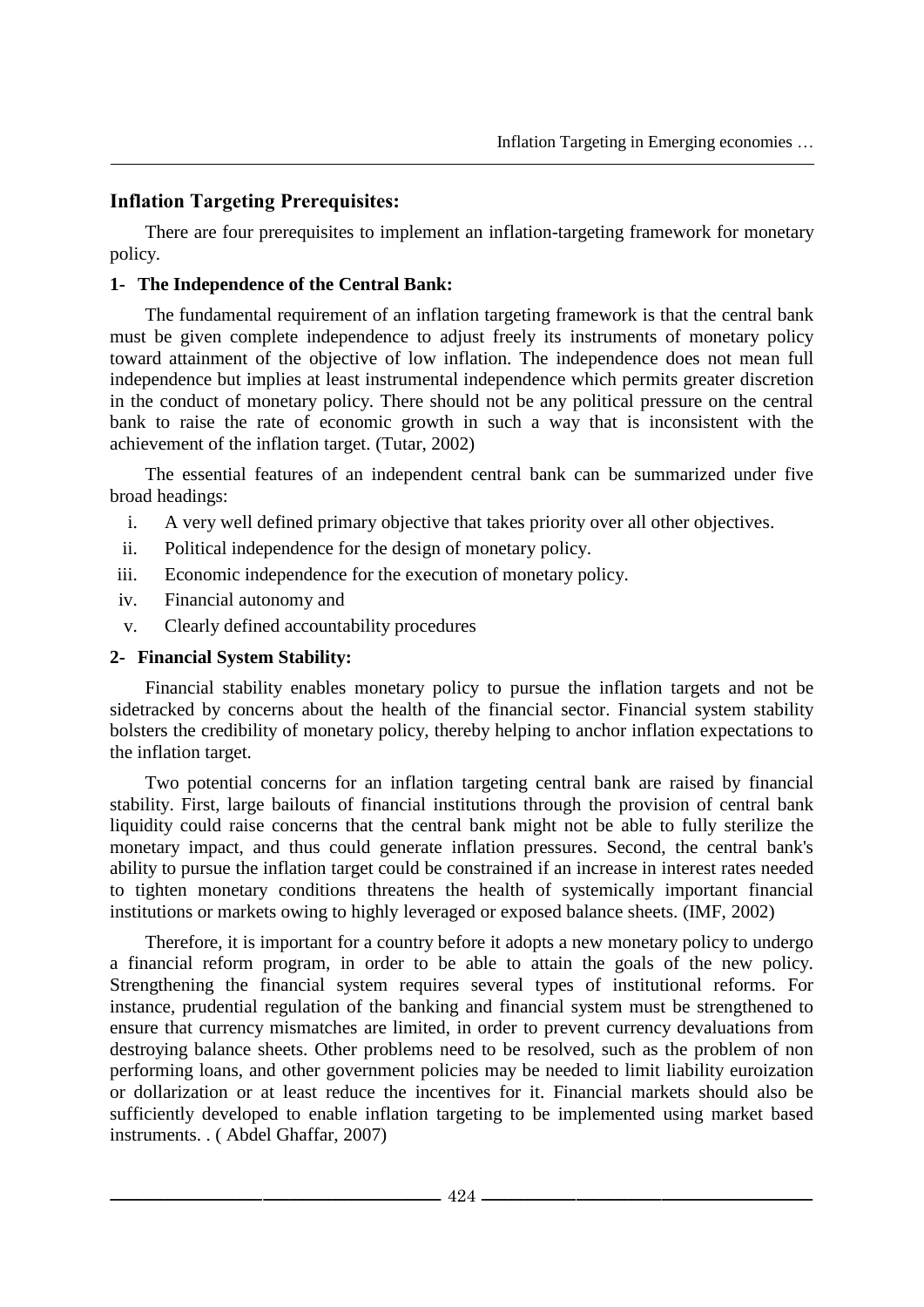#### **3- Accountability and Transparency:**

Accountability is an essential prerequisite to implement an inflation targeting framework; because policy transmission lags make it difficult for the public to monitor policy performance on an ongoing basis. This stands in marked contrast to policy frameworks with explicit intermediate targets, such as exchange rate and monetary targeting regimes, where performance against the targets can be easily monitored on an ongoing basis. In addition, accountability helps to insulate monetary policy from outside political pressures.

In order to ensure that the public has enough information to hold the central bank accountable, the monetary policy framework under inflation targeting must be transparent.

The inflation target needs to be made explicit and public the definition of the inflation target should comprise not only the numerical target values, but also the underlying price index and time horizon in which the target is to be achieved. (IMF, 2002)

It is very important for the central bank to inform the public about every circumstance connected to its policy in order to make its goals and instruments clear and controllable. The public can use this information to form better expectations about future policy actions and keep track of the central bank's performance.

## **4- Forecasting Capabilities:**

An important prerequisite for the success of monetary policy conduct is the ability to forecast future inflation.

The adoption of inflation targeting by announcing some targets for inflation to be reached in the future and the way it will be used to reach such target requires:

- i. A model for inflation forecasting and inflation projections have to be set up in advance;
- ii. Central bank needs to have clear vision regarding monetary policy transmission mechanisms and the associated lags; and
- iii. The availability of an inclusive and updated database with high quality economic variables is an indispensable task. (Awad,2009)

## **Alternative Approaches to Forecasting Inflation:**

## **1- The Phillips Curve Model (Output Gap Models)**

The expectations augmented Phillips curve model expresses inflation as a function of its own lagged values (capturing expectations), the output gap (a demand pressure variable), and changes in the relative prices of food and energy.

We have two prototype Phillips curve forecasts. The first is triangle model. In the triangle model, inflation depends on lagged inflation, the unemployment rate Ut , and supply shock variables Zt

$$
\pi_{t+1} \!\!= \mu \!+ \alpha^G\left(L\right) \pi_t \!+ \beta\left(L\right) U_{t+1} + \gamma\left(L\right) Z_t + V_{t+1}
$$

The second prototype Phillips curve model is direct version of triangle model without the supply shock variables and without the step- function restriction on the coefficients.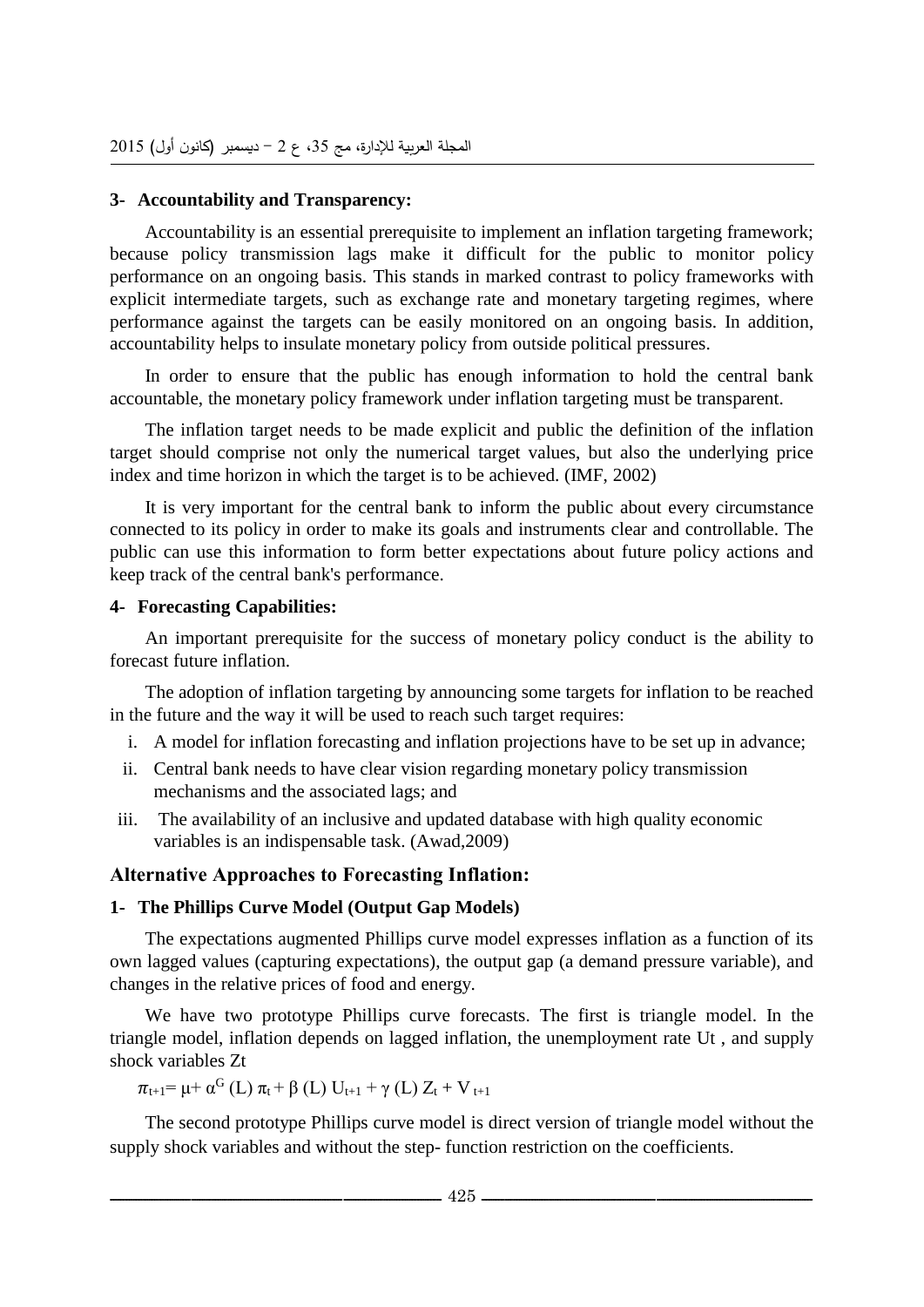This model is an autoregressive distributed lag (ADL) model in which forecasts are computed using the direct regression. (Stock & Watson, 2005)

 $\pi^{\rm h}{}_{\rm t+h-}\pi_{\rm t}=\mu^{\rm h}+\alpha^{\rm h}\left({\rm L}\right)\Delta\pi_{\rm t}+\beta^{\rm h}\left({\rm L}\right)\,{{\rm U}}_{\rm t}+{{\rm V}}^{\rm h}{}_{\rm t+h}$ 

## **2- Money Gap Models:**

The price equation based on money demand views inflation as being caused by money growth in excess of growth in real money demand.

 $\text{Ln } P_t = \ln M^s_t - \ln md_t$ 

#### **Where**:

 $Md_t$ : is the public's demand for real money.

 $M_t$ : actual level of money balances

 $P_t$ : the price level.

And ln : is the natural logarithm

This equation says that the price level is determined by the actual level of money balances in excess of real money demand.

Thus in this equation an increase in nominal money stock given real money demand causes the price level to rise, and a rise in the public's real money demand given the fixed money stock causes the price level to fall.

The public's demand for real money balances depends positively on real income Y (which measures the real value of transactions financed by money) and inversely on the opportunity cost variable defined as the difference between the market rate of interest ( R) and the own rate of money (RM) (Mehra, 1988)

Ln md<sub>t</sub> =  $a + b \ln y_t$  – c (R-RM)<sub>t</sub>

So

Ln  $P_t = -a + \ln M_t - b \ln y_t + c$  (R-RM) t

The inflation equation consistent with this approach could be expressed as:

 $P^{\ast}_{\phantom{i}t} = K_0 + \sum_{s=0}^{n1} K_{1s} M_{t-s} - \sum_{s=0}^{n2} K_{2s} Y^{\ast}_{\phantom{i}t} - S + \sum_{s=0}^{n3} K_{3s} (R\text{-}R^{\ast}M)_{\phantom{i}t-s}$ 

Where  $K_i$ 's are the parameters.

#### **3- Forecast From Time Series Model:**

There are three different time series models used to forecast inflation : a univariate AR (Auto regressive) model, a traditional VAR (vector autoregressive ) and a VAR estimated with Bayesian techniques ( BVAR).

AR and VAR models are the most widely used time series techniques to forecast inflation which also yield reasonable good results. Bayesian techniques have the advantage over an AR or a traditional VAR that the problem of over flitting is avoided by imposing priors that assign a probability distribution to each coefficient. This reduces the amount of information required to estimate the model. (Rumler & Valderrama, 2008)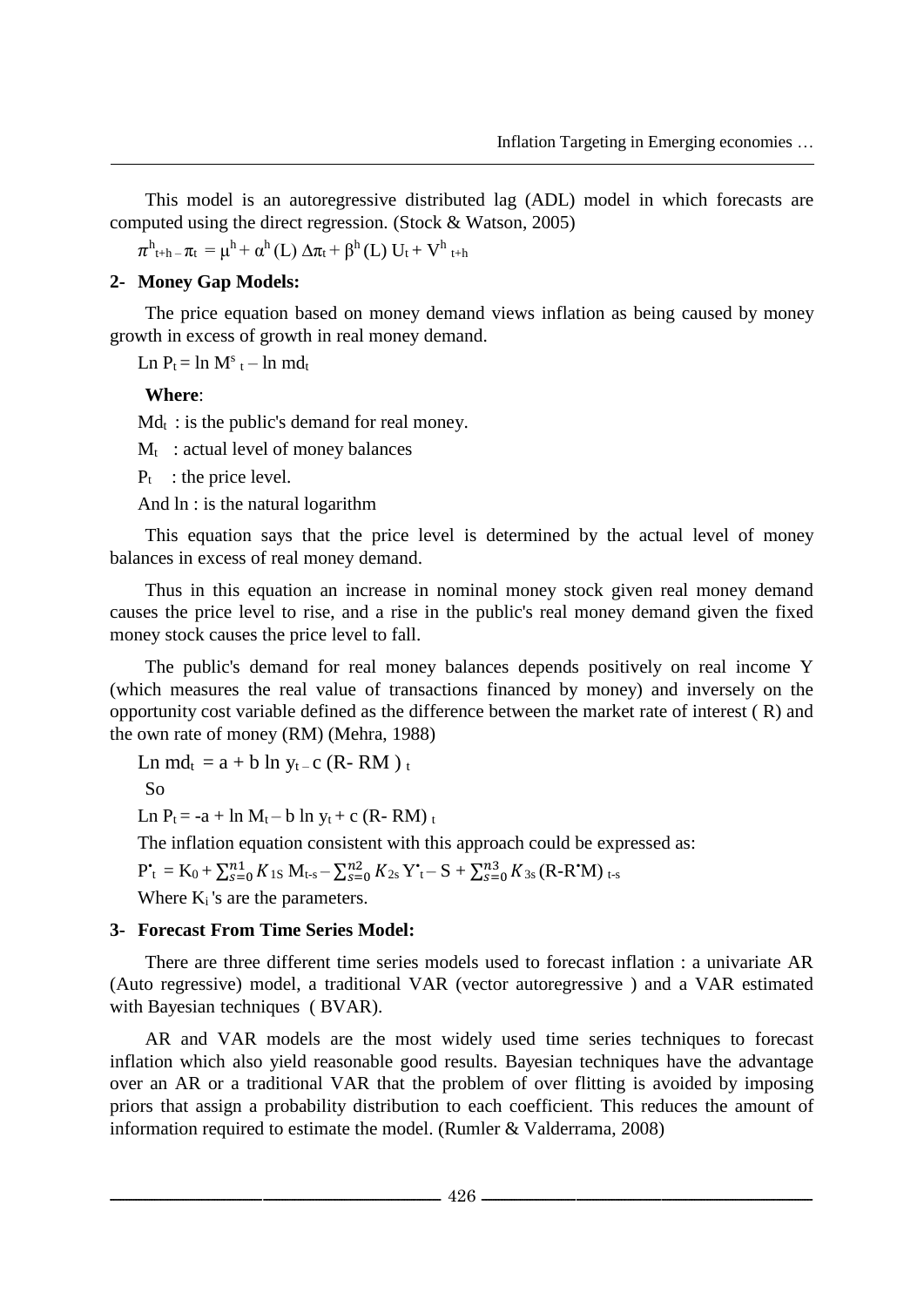# **Chapter 2: Inflation Targeting in the Emerging Economies:**

A growing number of Emerging Economies have adopted inflation targeting (IT) framework particularly since the late 1990s. The specific details and the circumstances that led to the adoption of the framework vary from country to country.

In some cases, the inflation targeting regime was implemented gradually, with the sequential introduction of the mechanisms that formally characterize the framework. In others, it was introduced rapidly, as a response to financial or currency crises that caused the abandonment of previous monetary arrangements and led to the search for new " nominal anchors" for monetary policy. (Libanio, 2010)

Inflation targeting is more difficult to implement in Emerging markets, because of five factors:

- 1- Emerging markets generally have weak fiscal institutions, which lead to fiscal dominance, i.e the lack of the ability to freely raise the interest rate because of the negative fiscal impact.
- 2- Emerging markets generally have weak financial institutions, which lead to financial dominance, i.e, the lack of the ability to freely raise the interest rate because of the fear of general bankruptcy of financial institutions. This also includes poor prudential regulation and supervision.
- 3- Emerging markets' institutions lack credibility, which may require too high an interest rate to achieve the inflation target, with negative impacts on output growth.
- 4- Many Emerging markets suffer from currency substitution and liability dollarization, which may seriously hamper the ability to let the exchange rate float.
- 5- Emerging markets are very vulnerable to the reversal of capital flows. Large external shocks cause large damages to the Emerging markets (external dominance).

Despite the challenges to getting inflation targeting to work successfully, inflation targeting has been successfully in promoting macroeconomic stability in a number of emerging market countries. Here we will look at two case studies, Chile and Brazil. (de janeior, 2006)

## **Chile's Experience:**

Inflation was a major issue for the government in Chile. Its reduction was a matter of debate and public concerns for decades.

Chile is considered as the second country in adopting inflation targeting in the world, setting its first annual target in September 1990 for the following year. Since then, Chile's central bank has used inflation targeting to bring inflation down from 27% in 1990 to low stationary levels that are consistent with the indefinite target range of 2-4% per year. (Kamal, 2010)

Furthermore, in 1999- 2000 the bank has upgraded its monetary framework to fullfledged inflation targeting.

Before embarking on inflation targeting, Chile passed new central bank legislation in 1989 (that took effect in 1990), which gave independence to the central bank and mandated price stability as one of its primary objectives. A sound fiscal policy was also in place, with the fiscal balance in surplus in every year from 1991 to 1997. In addition, due largely to the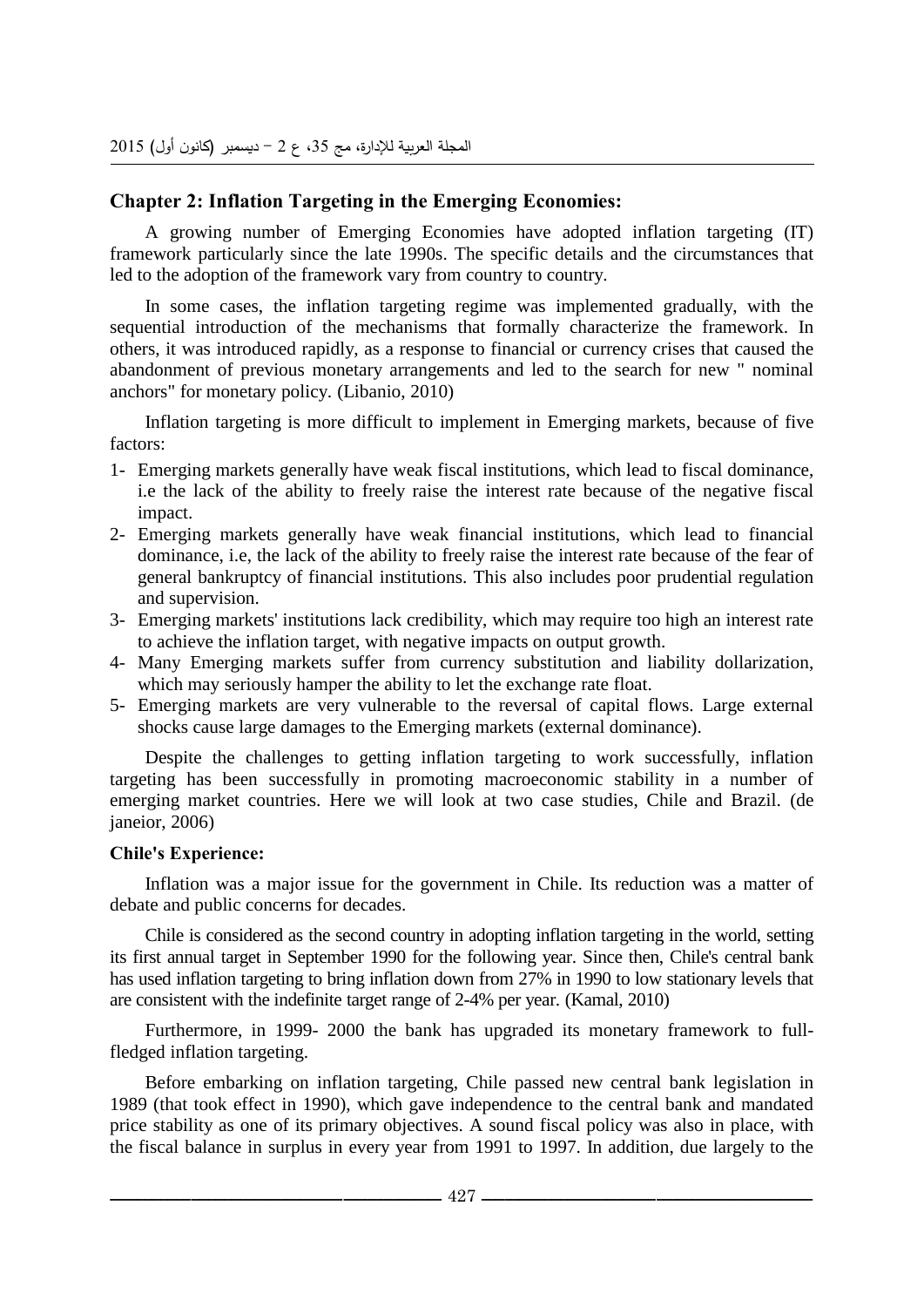measures taken in the aftermath of its severe banking crisis in the early 1980s, Chile's standards and practices in the areas of banking regulation and supervision were of a quality comparable to those found in industrialized countries. (Mishkin, 2000)

The Chilean experience with inflation targeting looks quite successful. Inflation fell from levels above 20%, when inflation projections were first introduced, to a level around 3%.

The reduction in inflation was correlated with satisfactory and stable economic growth rate during the inflation targeting period. Economic growth rate remained positive during most part of the inflation targeting period. Another benefit of inflation targeting in Chile is that it has been successful in lowering and stabilizing the interest rate to an average of 4%. (Konanani, 2010)

It is important to emphasize that the success of inflation targeting cannot be solely attributed to the actions of the Chilean central bank: supportive policies such as absence of large fiscal deficits and rigorous regulation and supervision of the financial sector have been crucial to its success. Another important element of Chile's strategy has been gradual hardening of the targets over time. (Mishkin, 2000)

The Chilean experience with inflation targeting suggests that the inflation targeting framework was successful in attaining permanent low inflation rates even when the initial inflation rate was in double – digits. Perhaps these satisfactory results suggest that an inflation targeting strategy is useful even in emerging market countries by providing an effective nominal anchor for their economies. (Konanani, 2010)

#### **Brazil's Experience:**

Brazil followed a big ban strategy for the adoption of an inflation targeting framework, that is, inflation targeting was implemented in a very short period, making Brazil the first Latin American country to implement a formal inflation targeting framework. It took Brazil fewer than six months (March to June 1999) to introduce a full fledged inflation targeting framework after a brief period of exchange rate targeting that ended in a major crisis in 1998 and as part of an extensive programme of economic reforms. Formal inflation targeting was adopted in June 1999. (Konanani, 2010)

On the same date of the adoption of inflation targeting framework for the conduct of monetary policy, the president of Brazil has issued a decree instituting it.

The regime contains all the key elements of an inflation target strategy, namely;

- 1- The announcement of multi-year inflation targets with explicit numerical targets for the 12 months rate of inflation in the years 1999, 2000 and for 2002 onwards two years in advance.
- 2- Assigning to the National Monetary Council the responsibility for setting the inflation targets and tolerance ranges based on a proposal by the Minister of Finance
- 3- Giving to the Brazilian central bank full responsibility to implement the policies needed to attain the inflation targets.
- 4- Establishing procedures to increase the central bank's accountability; and
- 5- Taking actions to improve the transparency of monetary policy concretely. (Kamal, 2010)

The inflation rate was 8.9% and 6% for targets of 8% and 6% in 1999 and 2000 respectively; the targets were within the acceptable range.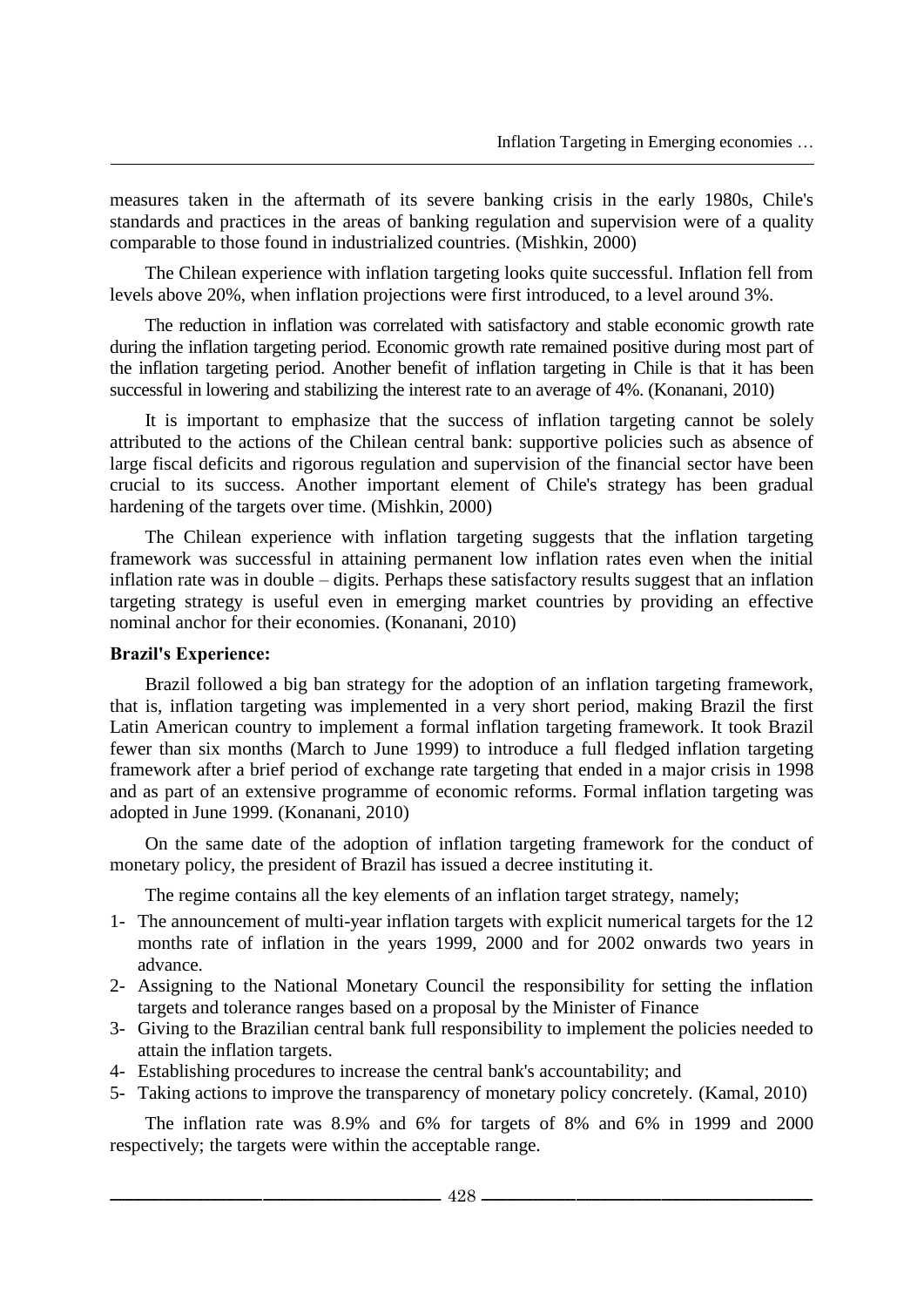However, in 2001 and 2002, several external and domestic shocks- such as domestic energy crisis in Brazil, effects of Sep. 11, 2001, the Argentine crisis, and the confidence crisis related to the presidential election in 2002- hit the Brazilian economy with significant impacts on inflation. Indeed, the inflation rate reached 7.7% in 2001, 1.7% above the target's upper range, and 12.5% in 2002, more than 5 percentage points above the upper range. (the levy Economics institute, 2005)

The inflation targeting mechanism has played a key role in macroeconomic stabilization in Brazil. In spite of large inflationary shocks, the inflation rate has been maintained at a low level.

There was an improvement in macroeconomic indicators in Brazil after the adoption of inflation targeting. The deficit in the current account has turned from a deficit of 18.4 billion of US\$ in 1995 into surplus of 4.2 billion of US\$ in 2003 and 1.7 billion of US\$ in 2007. Inflation rate has declined from 22.4% in 1995 to 4.5% in 2007. Economic growth has reached 5.4% in 2007 compared to 4.2% in 1995. (Kamal, 2010)

Adoption of inflation targeting framework was a consequence to difficulties that the economy has faced and this framework helped to achieve confidence in the Brazilian economy and credibility of monetary policy.

The examples of Chile and Brazil illustrate that inflation targeting is indeed feasible in emerging market economies, despite their more complicated political and economic environment. This requires not only a focus on good communication and transparency by the central bank, but also supportive policies to develop strong fiscal, financial and monetary institutions.

# **Chapter 3: Inflation Targeting in Egypt:**

## **Overview of the Egyptian Monetary Reform:**

## **First phase: ERSAP (1990-1996):**

Monetary reform during this phase could be summarized as follows:

- 1- Terminating most of the periods that distorted the capital markets (such as, interest rate ceiling) to help ensure an efficient allocation of financial resources.
- 2- Restructuring and strengthening the financial position, as well as increase competition in the banking system to help mobilize more of domestic saving through competitive positive real interest rates.
- 3- Marginalizing the CBE rule in financing treasury deficits by allowing more independent and active monetary policy. In this regard, a market for government securities was developed; this market for treasury bills provided an important substitute for treasure borrowing from CBE and it was considered an important monetary tool. (Maher, 2012)

#### **Second Phase: ERSAP (1996-2005):**

Since the conclusion of the stabilization program in 1996, the CBE was concerned with achieving multiple objectives simultaneously, which were conflicting in several instances. These objectives included attaining high economic growth while maintaining low inflation and preserving a stable exchange rate. The multiplicity of objectives in the presence of increasing capital mobility made conducting an independent monetary policy virtually impossible.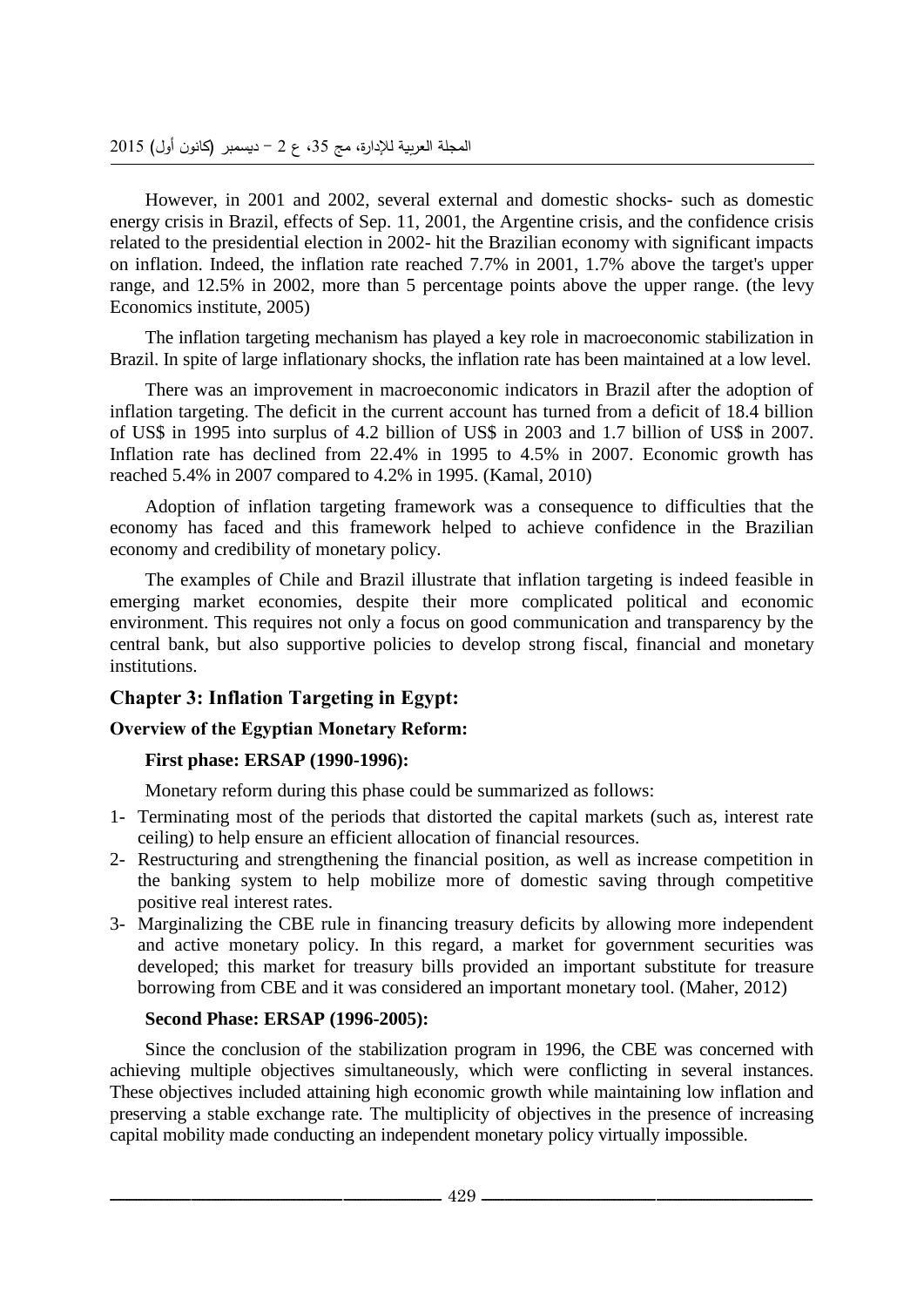Between 1996 and 2005, the CBE's operational target was excess reserves of banks , and given the strong link between monetary aggregates and inflation, growth in M2 was the intermediate target. (AL Mahat& Billmeier, 2008). The second phase was characterized by tight monetary stance, that tightness based on the observed slowdown in the growth of M2 and the reserve money. (Maher, 2012)

#### **Third Phase: ERSAP (2005-2010) Towards Inflation Targeting :**

The CBE has made many important strides to upgrade Egypt's framework for conducting monetary policy to adopt inflation targeting.

The CBE launched a comprehensive and far reaching banking sector reform program in 2004. The reform program included the restructuring and privatization of banks with state participation, a new banking law and other regulatory reforms, the liberalization of the foreign exchange and money markets and efforts to strengthen the supervision of banks. (AL Mahat & Billmeier, 2008). Several institutional and operational changes were initiated to help facilitate monetary policy formulation and assessment and lay the ground for formally adopting an inflation targeting.

**Institutionally:** the CBE established a Monetary Policy Committee (MPC) which convenes on Thursdays every six weeks to decide on key policy rate. The MPC consists of nine members: the Governor, the two deputy Governors and six members of the CBE's board of directors.

To enhance transparency, bolster the credibility of the CBE and help anchor inflation expectations, MPC'S decisions are communicated to the market through a monetary policy statement, which is released on the CBE'S external web site after each meeting.

**Operationally:** In 2005, the CBE introduced an interest rate corridor. The CBE'S two standing facilities: the overnight lending and a deposit facility. The interest rates on the two standing facilities define the ceiling and floor of the corridor, respectively. By setting the rates on the standing facilities, the MPC determines the corridor within which the overnight rate can be fluctuating.

#### **Is Egypt Ready for Inflation Targeting?**

We try to assess whether Egypt has satisfied the preconditions for an inflation targeting regime in such a way that it makes the adoption of an inflation targeting regime in Egypt feasible to anchor individuals' expectations around the potential inflation targets. In order to do that, we explore three elements:

- Independence status of the central bank
- Fiscal sustainability
- Accountability and Transparency.
- Forecasting capability

#### **1- Independence Status of the Central Bank:**

Law no.88/2003 and its amendment regulate the activities of the central bank in Egypt. According to the decree, the bank shall, in agreement with the government and through a coordinating council, set the targets of the monetary policy in a way that realizes price stability and banking system soundness, within the context of the general economic policy of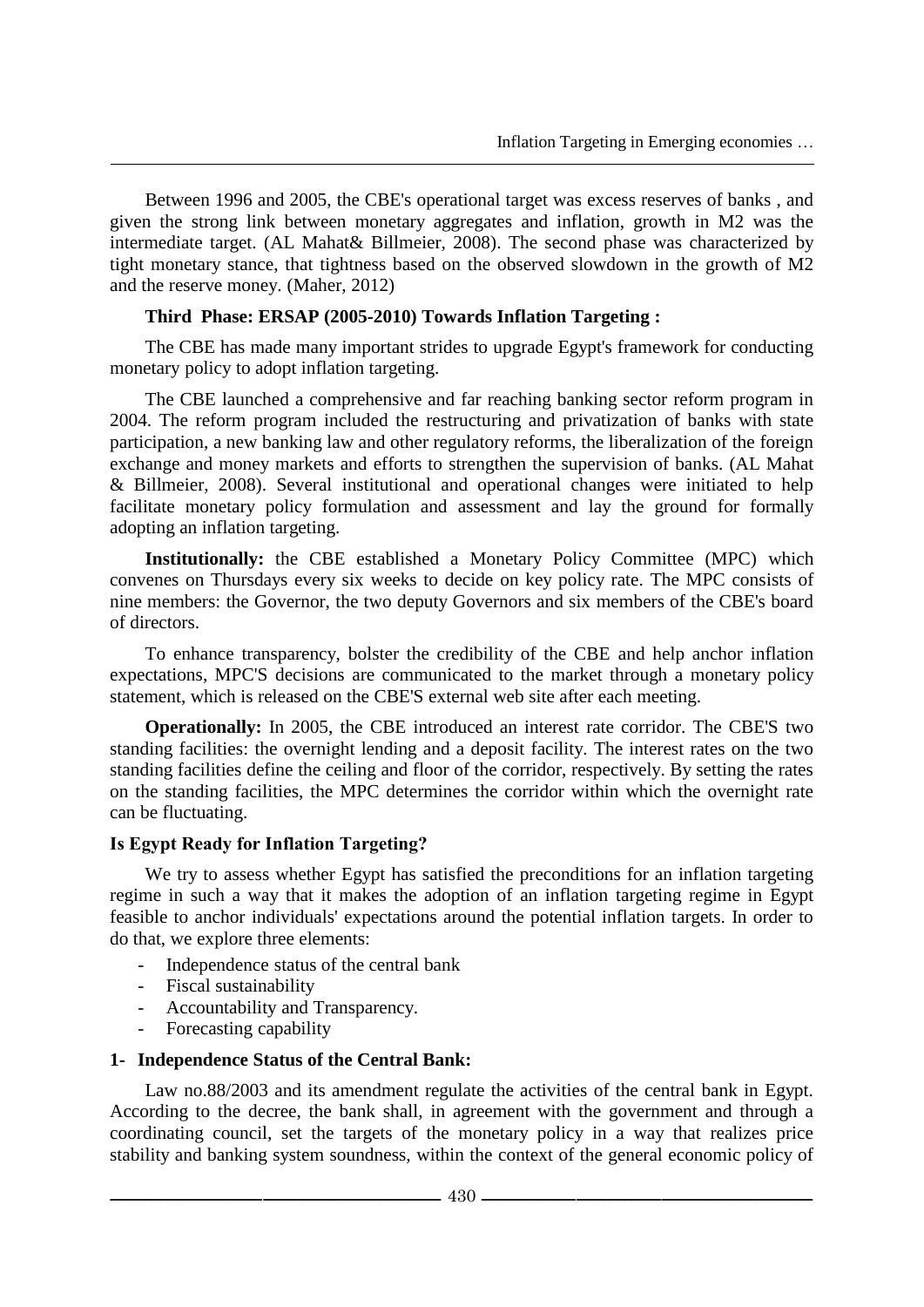the state. Other functions include the CBE's responsibilities for the supervision of payment systems, management of liquidity, international reserves and external debt.

Law no.93/2005, grants the CBE a higher degree of instrument independence, as it is free to set its discount rate and upper and lower limits for bank borrowing and lending rates and, in the absence of such limits, to make rules and directives to influence interest rate setting and credit expansion. However, the existence of government representatives as voting members on the monetary policy committee and the fact that the governor is appointed by the decree of the president for a short term of four years, reflecting that the CBE will be seen as not fully independent according to law. (Ghalwash, 2010)

To summarize, the CBE can still be seen as partially independent, with some indicators pointing to an implicit fiscal dominance. Thus, it is recommended to amend the relevant legislation to prohibit the monetary financing of fiscal deficits. A revision of the monetary policy committee membership and/or the limitation of the right of government members to vote are also highly recommended as ways of ensuring greater independence.

#### **2- Fiscal Sustainability (Public Debt Sustainability):**

One approach to assessing fiscal sustainability requires determining the debt stabilizing primary fiscal surplus for a given combination of growth and interest rates. This measure can be expressed as

$$
Pd^* = (I - g) d
$$

Where Pd\* is the primary deficit (as a ratio of GDP) required to stabilize the debt to GDP ratio for a given steady real interest rate (I), long run growth rate of real GDP (g), and initial stock of debt (d).

This indicator can help assess a given current fiscal policy by judging whether the existing primary balance is consistent with a stable debt to GDP ratio and indicating how much effort is required to achieve a stable debt ratio. The debt stock would be judged unsustainable if the ratio implies the need for adjustment efforts beyond those observed in the country's historical performance. (world bank, 2005)

**Table (1) Calculation of the Primary Deficit That Stabilizes the Debt To GDP Ratio (2006)**

| Targeted Debt to GDP Ratio |            |     |     | $Pd^* =$<br>$(It - gt) dt$ | Primary Balance Gap<br>$(\text{pd}^* - \text{pd})$ |
|----------------------------|------------|-----|-----|----------------------------|----------------------------------------------------|
| 71.4% (Current)            | 4.Y        |     |     | - 1.36                     | $\sqrt{4}$                                         |
| 60%                        | $\Delta$ Q | 6.8 | J.6 | 1.14                       |                                                    |
| 40%                        | Q          |     | .4  | $-0.76$                    | .64                                                |

Source: CBE, world bank data base and author's calculation

We use the debt ratio of FY 2006 as the initial level of debt that has to be stabilized. Note that this does not necessarily imply that this level is sustainable. Indeed, current levels of public debt in Egypt are higher than considered prudent for developing countries and higher than the level at which many countries experience severe macroeconomic instability.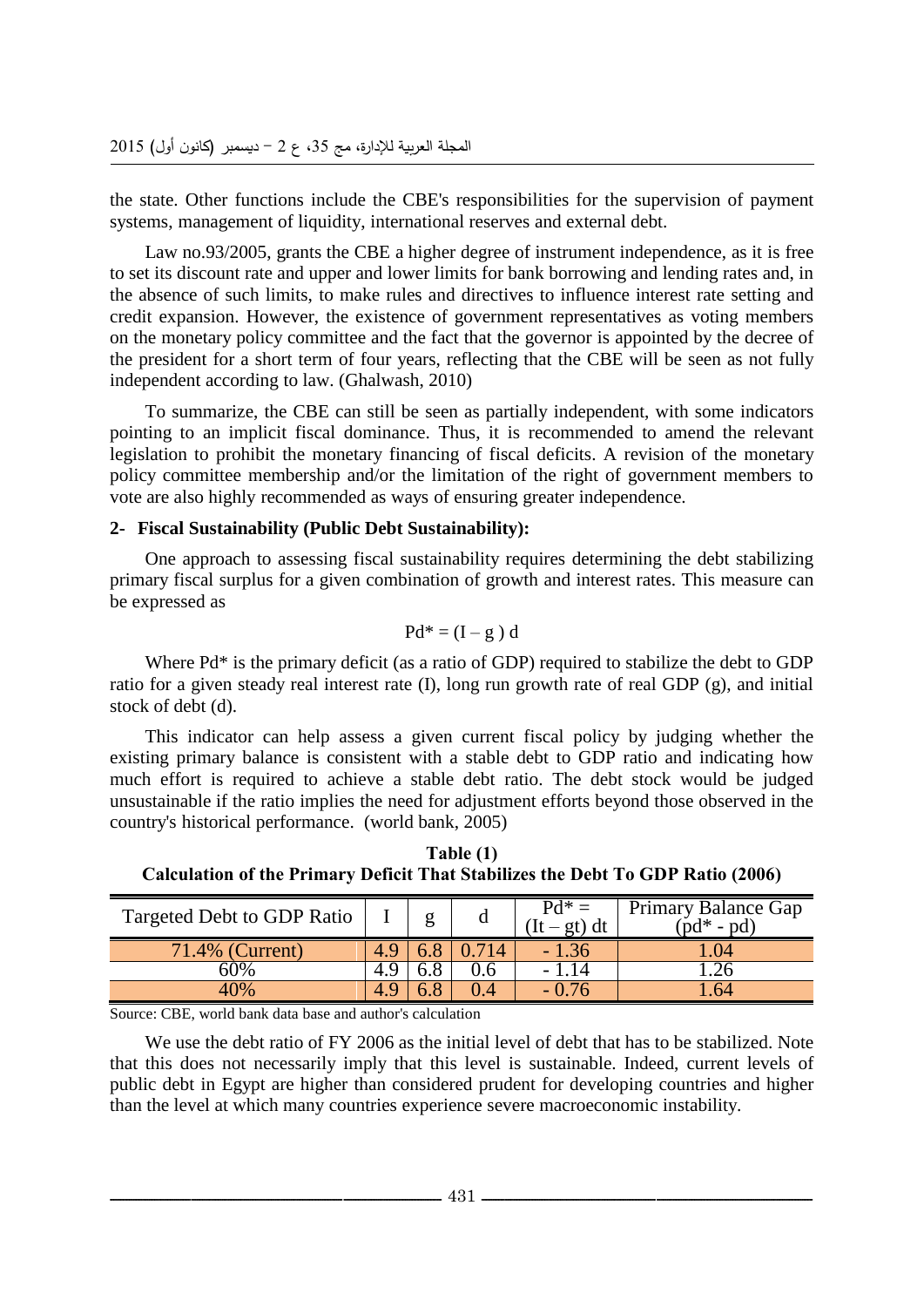|                   |         |     |         | $Pd^* =$       | Primary Balance Gap         |
|-------------------|---------|-----|---------|----------------|-----------------------------|
|                   |         |     |         | $(It - gt) dt$ | $\text{p}d^*$ - $\text{pd}$ |
| 2005              |         | 4.J | J.6     |                | - 1                         |
| $\overline{2006}$ | 4.9     | 6.8 | 0.6     | -1.14          | .26                         |
| 2007              | $-()$ . |     | J.6     | $-4.32$        | $-4.02$                     |
| 2008              |         |     | U.6     |                | $-3.56$                     |
| 2009              |         |     | J.O     | -2.4           | $-3.6$                      |
|                   | ). 8    |     | $\cdot$ |                |                             |

**Table (2) Calculations Using 2005 to 2010 Real Interest Rate Levels**

Source: CBE, world bank data base and author's calculation

Table (2) uses the 2005 to 2010 real interest rate levels to calculate the primary deficit that stabilizes the debt to GDP ratio.

The importance of the primary gap indicator lies in its ability to measure the size of the adjustment needed in order to return the fiscal balance to its sustainable level. However, it does not answer the question of what adjustment is desirable.

Also compared to other emerging market countries that implement an inflation targeting framework, Egypt's budget deficit has been high and the level of public debt has been around 95 percent of GDP.

| C <b>ountry</b>       | <b>IT Adoption</b> | <b>Fiscal Balance/ GDP</b> |
|-----------------------|--------------------|----------------------------|
| <b>Chile</b>          | Sep 99             |                            |
| <b>Czech republic</b> | Jan 98             | -0.4                       |
| <b>Turkey</b>         | Jan 06             | $-7.0$                     |
| <b>Poland</b>         | Oct98              | -3.                        |
| <b>Brazil</b>         | Jun99              | $-7$                       |
| \gvnt                 |                    |                            |

**Table (3) Fiscal Indicators in Egypt and Comparators**

\*numbers for Egypt refer to the annual average between 2003-2006. 2003 marks the beginning of banking reforms \* number for the IT comparators are the four year averages prior to the adoption of IT

Source: Rania Al Mashat, Monetary policy in Egypt: a retrospective and preparedness for inflation targeting, ECES, working paper no.134, 2008, p.22

#### **3- Accountability & Transparency:**

Regarding the CBE, an effort has been made to strengthen communication with the public through the regular publication of monthly, quarterly and annual reports. Press releases on the main considerations underlying monetary policy decisions are also available on the CBE's website. The country's general economic situation is analyzed in the bank's regular publications, but these reports do not compare the outcomes of the monetary policy against the initial objectives, as this does not help in building credibility. A major step to enhance CBE transparency would be to issue an inflation report that includes an assessment of current and future economic developments for the public and analyses the major risk factors that are identified during each round of forecasts. Producing such a report, which explains the conduct of policy in more qualitative terms, would definitely reinforce credibility and confidence building. (Abdel Ghaffar, 2008)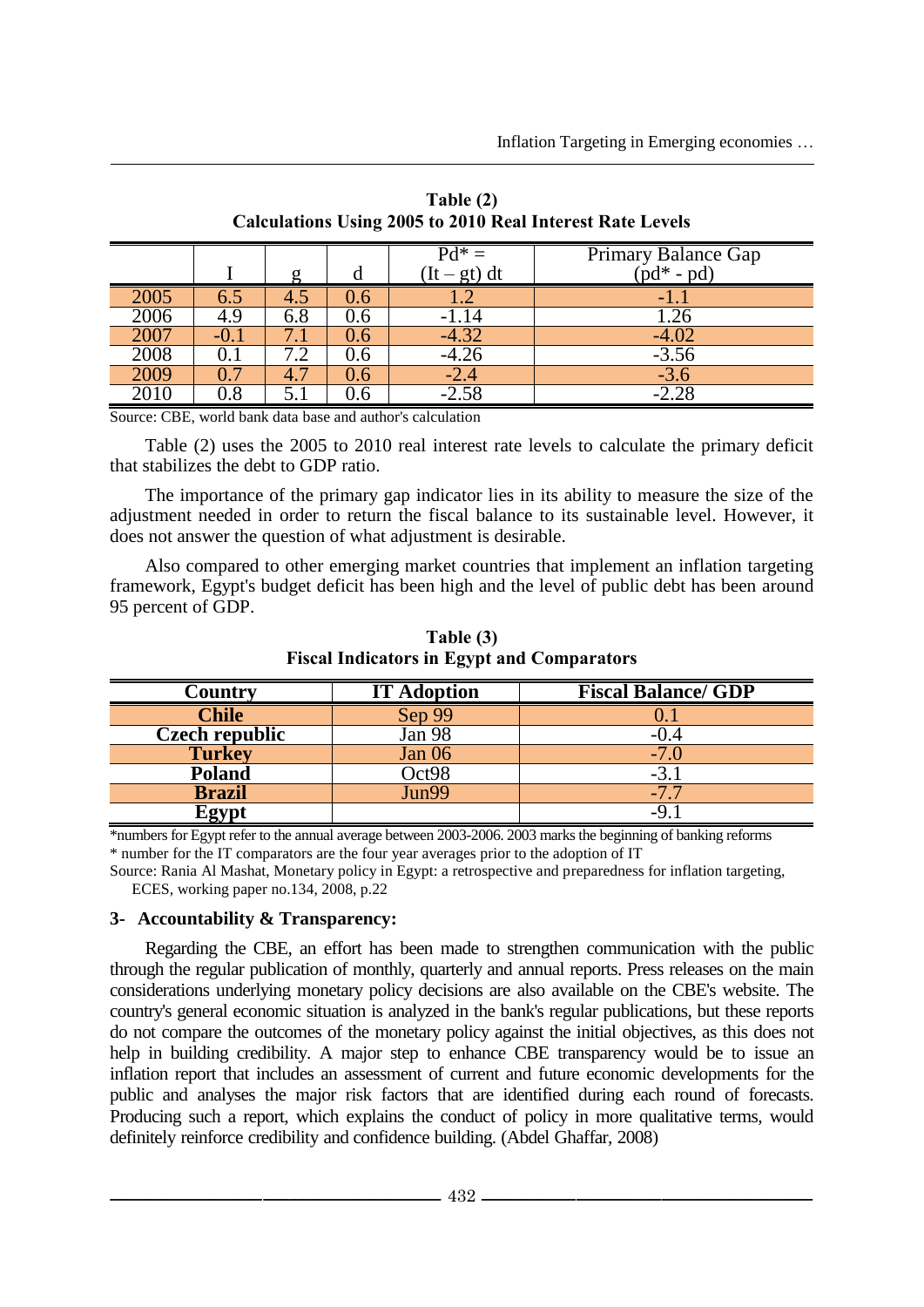| Country                        | <b>Instrument</b><br>Independence | <b>Inflation Targeting<br/>Explicitly in Law</b> | <b>Target</b><br>Announcement                 | <b>Hearing in</b><br><b>Parliament</b> |
|--------------------------------|-----------------------------------|--------------------------------------------------|-----------------------------------------------|----------------------------------------|
| <b>Brazil</b>                  | Yes                               | N <sub>o</sub>                                   | <b>Set by National</b><br>Monetary<br>Council | N <sub>o</sub>                         |
| <b>Chile</b>                   | Yes                               | Price Stability+<br>Financial Stability          | <b>Central Bank</b>                           | Yes                                    |
| <b>Czeh</b><br><b>Republic</b> | <b>Yes</b>                        | <b>Price Stability</b>                           | Government $+$<br><b>Central Bank</b>         | Yes                                    |
| <b>Poland</b>                  | Yes                               | <b>Price Stability</b>                           | <b>Central Bank</b>                           | Yes                                    |
| <b>Turkey</b>                  | Yes                               | <b>Price Stability</b>                           | Government+<br><b>Central Bank</b>            | N <sub>o</sub>                         |

**Table (4) Accountability in Selected Inflation Targeting Countries**

Source: IMF, on target? The international experience with achieving inflation targeting, IMF working paper, WP/05/163, 2005, p.11

This table shows that in inflation targeting comparators in emerging markets the central bank has instrument independence. However, goal independence is not granted in all cases and has varied across countries. In some instances, the government and the central bank jointly decide on the target while in other cases that does not hold.

Also, the Egyptian authorities still have a lot to do in statistics to harmonize data, methodologies and compilation practices from different sources. Besides, the absence of a statistical office that is fully independent in the sense of institutional, financial and political independence can only be denounced. The existence of such an institution, endowed with sufficient financial and human resources, is crucial to ensure the credibility of the inflation targeting framework.

#### **4- Inflation forecasting capability in Egypt:**

The inflation forecast is central to inflation targeting regime and requires a welldeveloped technical infrastructure, including quality data, construction of an appropriate price index, and forecasting and modeling capabilities.

Regarding the quality of data, unreliability of data is one of the major problems facing econometric modeling and estimation in Egypt which incidentally is central to price inflation forecasting for inflation targeting. Even with so many reforms and improvement of the data collection in Egypt timely and reliable data availability remains an issue. (Ghalwash, 2010)

Also, the use of the consumer price index (CPI) in Egypt for evaluating the inflation behavior may serve as a useful tool, but it will be risky if the CBE is planning to use it for the purpose of inflation targeting. As in all developing countries, choosing such an index is problematic.

The first reason is that foodstuffs, which make up a large part of the basket, have highly variable prices because of their sensitivity to weather conditions. This high variability translates into more volatile CPI inflation.

Second, goods and services with subsidized prices have a substantial share of the basket. Large improvements in regulated prices, which have a direct impact on the overall price level, may lead to poor control of inflation and damage the central bank's credibility. (Ghalwash, 2010)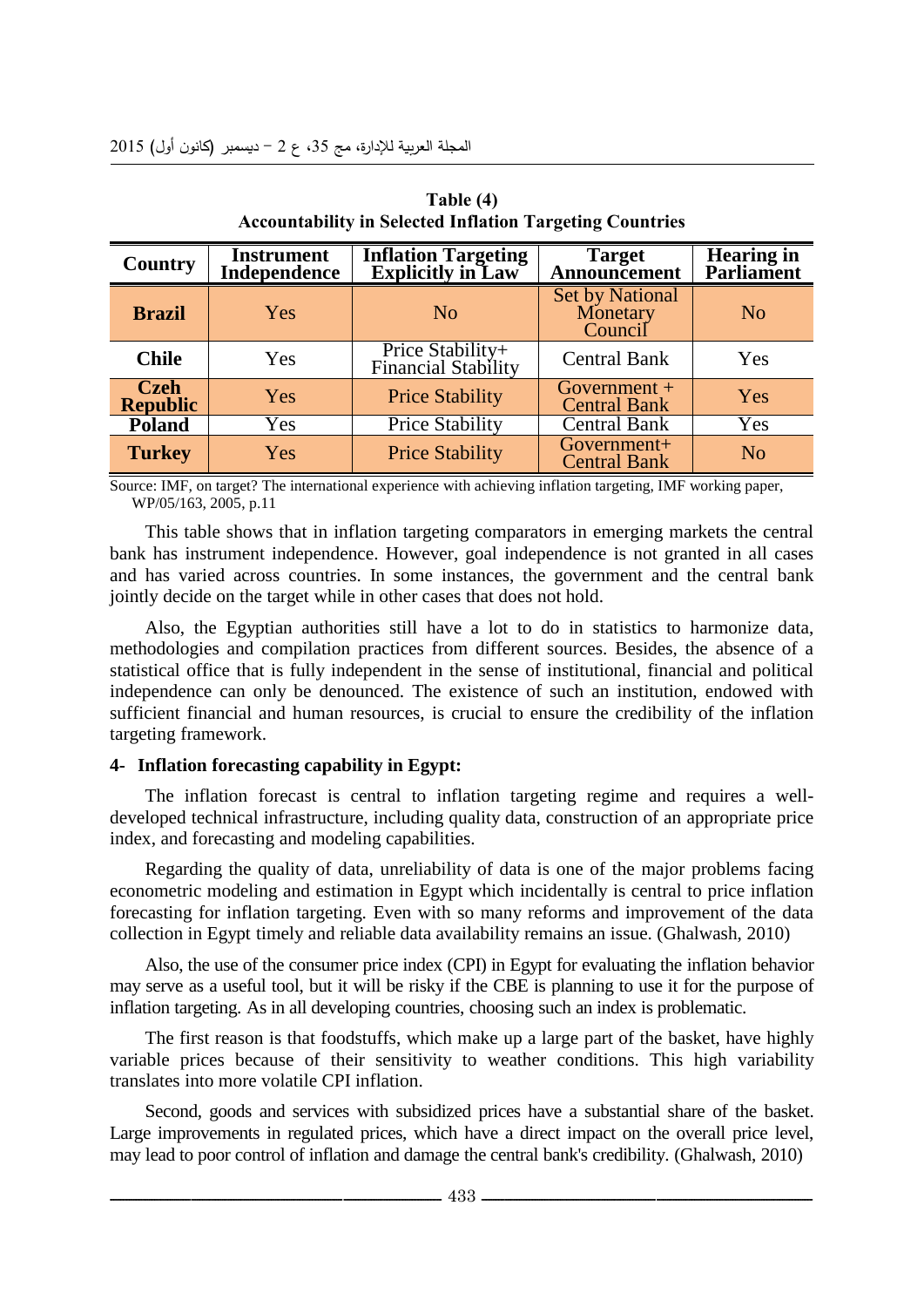According to a study<sup> $(1)$ </sup> that evaluate the three alternative approaches to forecasting inflation (output gap model , money gap model and time series model). The empirical results show that the three models result in poor forecast performance in Egypt during the period (2000-2004).

|        | Actual | <b>Output Gap</b> | <b>Money Gap</b> | Var Model         |
|--------|--------|-------------------|------------------|-------------------|
| 2001:1 | 2.36   |                   | 3.70             | 1.77              |
| 2001:2 | 2.24   | 0.68              | 5.03             | $2.\overline{38}$ |
| 2001:3 | 2.16   | 0.74              | 5.61             | 4.49              |
| 2001:4 | 2.32   | -1.48             | 7.01             | 8.03              |
| 2002:1 | 2.60   | $-0.69$           | 7.75             | 8.30              |
| 2002:2 | 2.65   |                   | 9.40             | 2.50              |
| 2002:3 | 2.73   | $-1.65$           | 9.98             | $-3.57$           |
| 2002:4 | 2.96   | $-1.83$           | .44              |                   |

**Table (5) Comparison of Different Models' Inflation Forecasts**

Source: Diaa Noureldin, alternative approaches to forecasting inflation in the case of Egypt, erf annual conference, 2005, p.20

The study conclude that having unreliable statistics (especially on inflation and aggregate demand) will hinder the operations of the CBE, inflation targeting is an information inclusive strategy; if available information is misleading, the success of inflation targeting in Egypt will certainly be compromised.

#### **Lessons from the Experience of Some Emerging Market Economies:**

## **1- These Countries Were Seriously Keen on and Willing to Achieve the Goal of Price Stability:**

The real intention to achieve the goal of price stability was the stimulus behind the preparation for the adoption of inflation targeting policy in emerging countries. As such intension was real it was swiftly translated into tangible steps on the ground.

From Brazil experience, where the central Bank and the government became convinced with the adoption of inflation targeting as a means to achieve the goal of price stability, the preparation and the switching to the inflation targeting occurred during very limited time, i.e. during the period from March to June of the year 1999. (Awad, 2009).

#### **2- Improving Transparency and Accountability:**

The key to success of inflation targeting is its stress on transparency and communication with the public. (Mishkin , 2000).

Emerging economies improved private sector planning by reducing uncertainty about monetary policy, interest rates and inflation.

#### **3- Developing Strong Fiscal and Financial Institutions:**

Fiscal stability is a fundamental necessary condition for inflation control and hence inflation targeting.

 $\overline{\phantom{a}}$ (1) Diaa Noureldin, alternative approaches to forecasting inflation in the case of Egypt, erf annual conference, 2005.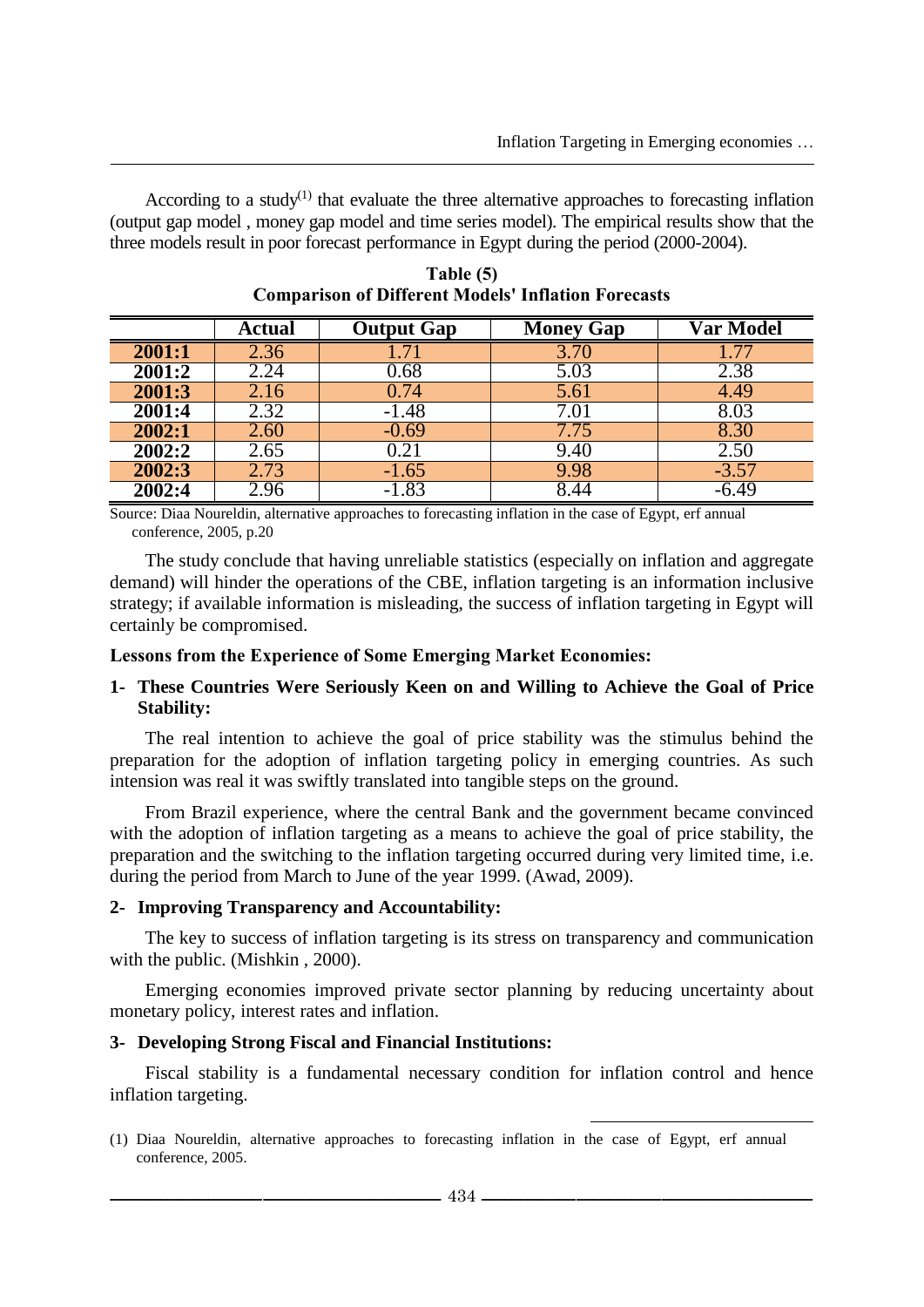When markets recognize the weakness of the banking system, there will be a reversal of capital flows out of the country that will result in a sharp depreciation of the exchange rate which leads to upward pressures on the inflation rate. (Mishkin, 2004). Moreover, because of the currency devaluation, which most likely accompanies the monetary expansion, the debt burden of domestic firms, which are denominated in foreign currency rises, while the assets which are denominated in domestic currency do so at a much slower pace, thus leading to decline in net worth.

## **Conclusion:**

Many countries have adopted inflation targeting as a framework for conducting their monetary policy. Initially adopted by industrial countries, inflation targeting has since been adopted by a large number of emerging market economies too, encouraged by its perceived success.

The examples of Chile and Brazil illustrate that inflation target is indeed feasible in emerging market economies, despite their more complicated political and economic environment. This requires not only a focus on good communication and transparency by the central bank, but also supportive policies to develop strong fiscal, financial and monetary institutions.

The main objective of this study is to answer whether Egypt satisfies the prerequisites for the inflation targeting regime. The conclusion came as follows:

- The Central bank is partially independent. Although the new legislation determined the primary objective of monetary policy to be achieving the goal of price stability and granted the CBE independent legal instrument. So, a revision of the monetary policy committee membership and the limitation of the right of government members to vote are highly recommended as ways of ensuring greater independence.
- Egypt suffers from a structural budget deficit. As a result, the debt keeps on growing which in turn places a burden on the government budget through interest payment.
- Also, it is important to work on improving the CBE's technical capabilities, including its forecasting capabilities and the statistical reporting system.

In the light of these results, the study concludes that the preconditions of inflation targeting are moderately met in Egypt. But Egypt needs more efforts to improve transparency and accountability and developing strong fiscal and financial institutions.